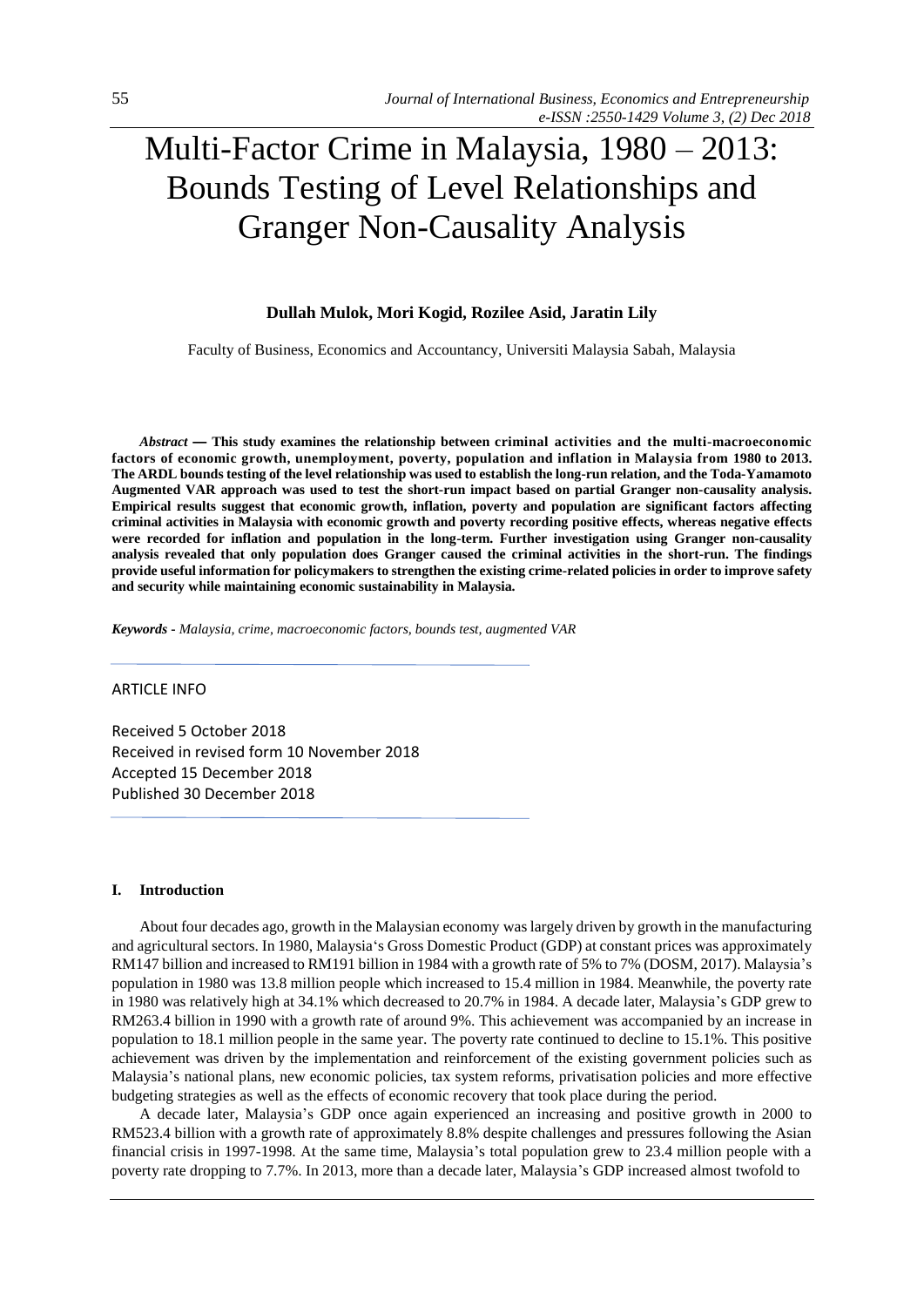RM955.2 billion with a moderate growth rate of 4.7%. Meanwhile, the population grew steadily to 30.2 million in 2013 with a relatively low poverty rate of about 1.2% (DOSM, 2017).

According to Malaysian statistics, inflation and unemployment rates are at stable levels except where inflation and unemployment rates recorded relatively higher values due to pressure on the economy such as economic recession and financial crisis. For example, in 1980, 1981, 1982, 1998 and 2008, inflation was recorded at 6.7%, 9.8% 5.7%, 5.2% and 5.4% respectively (DOSM, 2017). On the other hand, the unemployment rate was relatively higher at more than 5% from 1984 to 1989 with the highest recorded in 1986 of 7.4%. In 1980, the inflation and unemployment rates were 6.7% and 5.3% respectively. However, this figure decreased and stabilised at 2.1% and 3.1% respectively in 2013.

Despite this encouraging economic environment achievement, positive growth in the Malaysian economy is also accompanied by an increase in the crime index (violence and property crimes). In 1980, the number of crimes recorded was 70,816 cases which increased more than double two decades later to 167,173 cases in 2000. This number increased to a record of 203,440 cases in 2008 but started to decrease in subsequent years to 144,944 cases in 2013 (DOSM, 2017; RMP, 2017). This reduction may be due to the Royal Malaysia Police's strategic plan to reduce the crime rate in line with the Government Transformation Plan (GTP) under New Key Result Areas (NKRAs) (Teh, 2015). However, this number is still alarmingly high.

| Rank           | Country                    | Crime Index | Safety Index |
|----------------|----------------------------|-------------|--------------|
|                | Venezuela                  | 82.59       | 17.41        |
| $\overline{2}$ | Papua New Guinea           | 79.95       | 20.05        |
| 3              | Honduras                   | 78.89       | 21.11        |
| $\overline{4}$ | South Africa               | 75.71       | 24.29        |
| 5              | <b>Trinidad And Tobago</b> | 72.22       | 27.78        |
| 6              | <b>Brazil</b>              | 70.55       | 29.45        |
| 7              | El Salvador                | 69.72       | 30.28        |
| 8              | Bangladesh                 | 68.52       | 31.48        |
| 9              | Namibia                    | 68.22       | 31.78        |
| 10             | Syria                      | 67.74       | 32.26        |
| 11             | Jamaica                    | 66.87       | 33.13        |
| 12             | Puerto Rico                | 64.94       | 35.06        |
| 13             | Peru                       | 63.91       | 36.09        |
| 14             | Nigeria                    | 63.12       | 36.88        |
| 15             | Malaysia                   | 63.05       | 36.95        |

Table 1: Selected World Crime Index, 2018

Source: Numbeo (2018a).

Table 2: Selected Asia Crime Index, 2018

| Rank           | Country    | Crime Index | Safety Index |
|----------------|------------|-------------|--------------|
|                | Bangladesh | 68.52       | 31.48        |
| $\overline{2}$ | Syria      | 67.74       | 32.26        |
| 3              | Malaysia   | 63.05       | 36.95        |
| 4              | Mongolia   | 62.56       | 37.44        |
| 5              | Cambodia   | 54.38       | 45.62        |
| 6              | Vietnam    | 52.22       | 47.78        |
|                | Maldives   | 51.70       | 48.30        |
| 8              | Pakistan   | 51.23       | 48.77        |
| $\mathbf Q$    | Iran       | 49.40       | 50.60        |
| 10             | Lebanon    | 49.16       | 50.84        |

Source: Numbeo (2018b).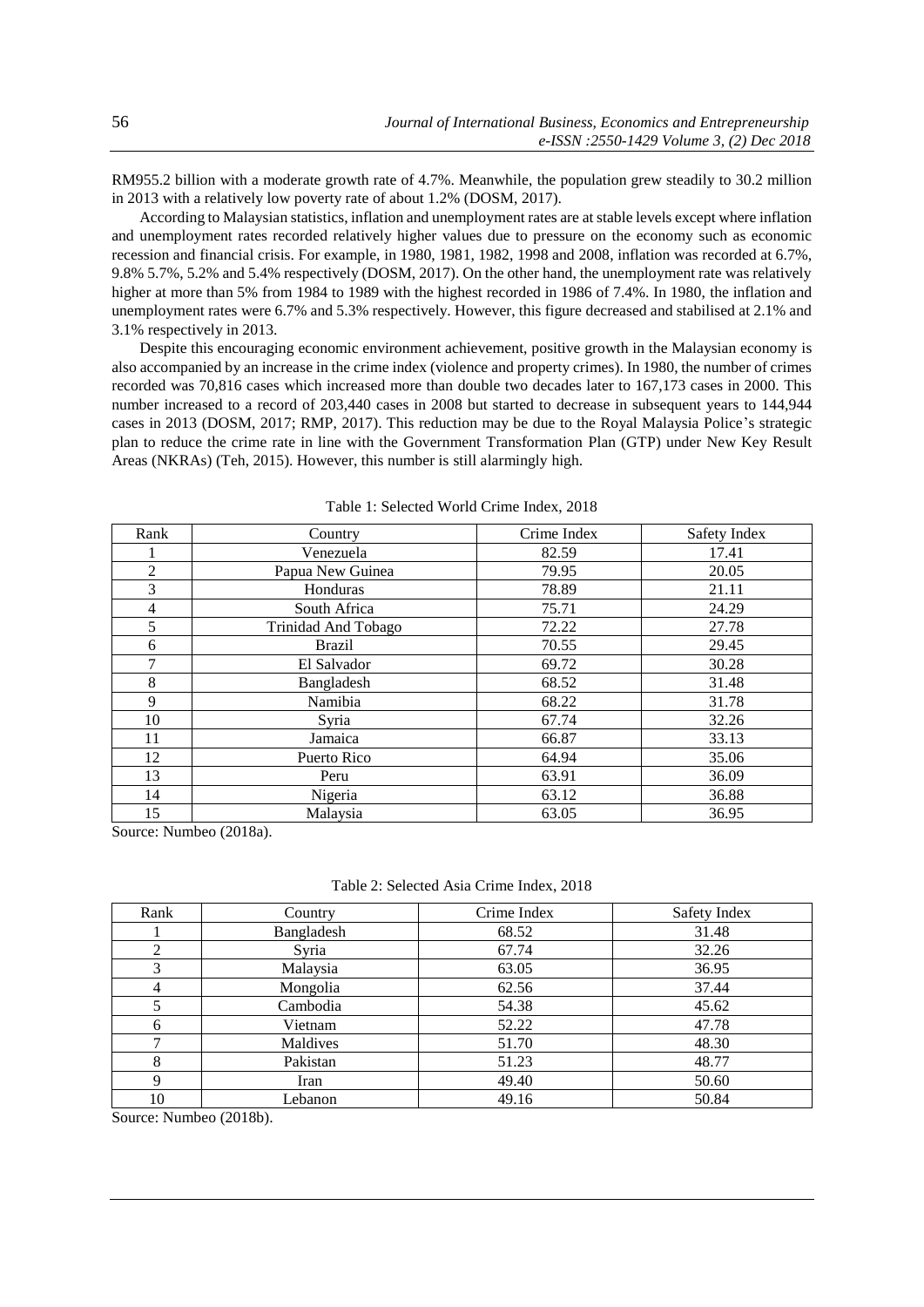| Rank | Country     | Crime Index | Safety Index |
|------|-------------|-------------|--------------|
|      | Malaysia    | 63.05       | 36.95        |
|      | Cambodia    | 54.38       | 45.62        |
|      | Vietnam     | 52.22       | 47.78        |
|      | Thailand    | 47.25       | 52.75        |
|      | Indonesia   | 44.72       | 55.28        |
|      | Philippines | 40.13       | 59.87        |
|      | Singapore   | 16.23       | 83.77        |

Table 3: Selected South-Eastern Asia Crime Index, 2018

Source: Numbeo (2018c).

This concern is supported by the crime statistics report by Numbeo (2018a; 2018b; 2018c) where Malaysia was classified as having one of the world's highest crime indexes in 2018. It was ranked  $15<sup>th</sup>$  with an index value of 63.05 and was among the world's lowest security indexes of 36.95 (Table 1). While at the Asian level, Malaysia was ranked as the third highest crime and least secure index (Table 2) compared to neighbouring countries such as Vietnam and Cambodia which were relatively safer with lower crime indexes. Additionally, at the Southeast Asian level, Malaysia was ranked first in the list of the highest crime index in the region and is classified as the least secure in the Southeast Asian region compared to other ASEAN countries (Table 3).

From previous discussions, it is evident that the drastic increase in crime index up to 2008 is extremely alarming despite the decline in subsequent years. In addition to criminal law enforcement, and socio-economic, psychological and demographic factors, other factors could also contribute to the rise in crime index in Malaysia such as macroeconomic factors. These have not been discussed sufficiently in previous studies, especially in the context of crime in Malaysia. These weaknesses and disadvantages motivate us to study economic-related factors that could play a significant role in contributing to the rise of criminal cases in Malaysia. Such a study would help guide policymakers and related laws in an effort to reduce crime while maintaining economic stability and security in Malaysia. This study examines the relationship between criminal activities (crime index) and multimacroeconomic factors such as economic growth, unemployment, poverty, population, and inflation in Malaysia from 1980 to 2013.

The remainder of the paper is organised as follows. The next section reviews the relevant literature. This is followed by the discussion of the research methodology, empirical results, and findings before drawing to a conclusion.

## **II. Literature Review**

The economics of crime was first introduced by Becker in 1968 in his paper entitled "Crime and Punishment". Becker's (1968) ideas are based on the assumption that a person will commit or engage with an offence or crime if the expected utility exceeds the utility that can be obtained from doing other activities (e.g. in terms of time and resources). According to Haddad and Moghadam (2011), the tendency to engage in risky criminal work occurs when the expected net returns exceed the returns earned from other (legal) jobs.

From a theoretical viewpoint of the economics of crime, a set of theories predicts that property crimes should increase during economic difficulty. This is also called motivational theory. Another theory predicts that property crimes may decline during the economic recession. This is also called an opportunity theory (Luiz, 2001). While the theory of motivation directly explains the positive relationship between property crime and economic crisis, opportunity theory explains this relationship negatively whereby limited property can be stolen during a crisis or economic recession as many of the unemployed stay which can increase control and security of residential premises.

The study and understanding of criminal activity driven by problematic behaviour are important and has been examined from different viewpoints such as sociology, psychology, political science, economics and anthropology with the aim to overcome or mitigate these increasingly tangible crimes (Meera & Jayakumar, 1995; Masih & Masih, 1996).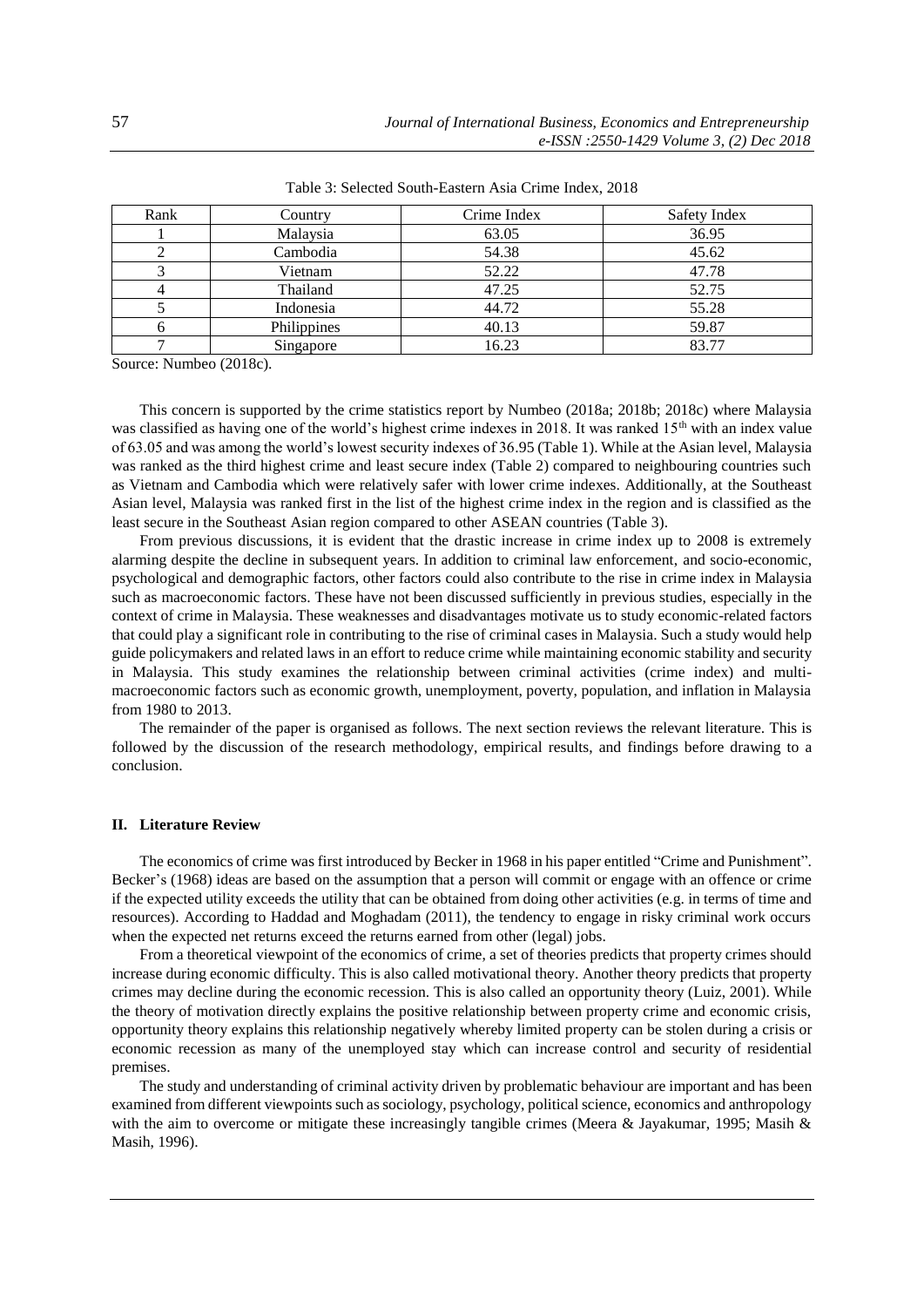Most criminal activities are aimed at generating income (Manzoni, Brochu, Fischer & Rehm, 2006). Even the theory of economics of crime models by Becker (1968) and Ehrlich (1973) portrays crime as being aimed at generating income and takes time to happen (Haddad & Moghadam, 2011). However, criminal activity (e.g. illegal drug use) is the largest contributor to social costs (Manzoni, Brochu, Fischer & Rehm, 2006). For example, a study in Germany shows that criminal activity costs the community in the form of "fear" and "anxiety" (Brück & Müller, 2010). According to Brück and Müller (2010), unlike terrorism, criminal activity (though not all) may also affect the behaviour, mental health, welfare and priorities of the public who are driven by fear, especially if the criminal activity is frequent. Furthermore, compared to property crime, violent crime is less sensitive to economic conditions (Gould, Weinberg & Mustard, 2002).

Several studies examined the factors determining the occurrence of criminal activity. For example, studies on economic factors as determinants of crime include Bonomo and Sullivan (1968), Becker (1968), Ehrlich (1973), Ehrlich (1996), Luiz (2001) and Khan, Ahmed, Nawaz and Zaman (2015). Other studies focus on politics, social, demography, psychology and law or justice (Bechdolt JR, 1975; Tatalovich, 1976; Howsen & Jarrell, 1987; Meera & Jayakumar, 1995; Masih & Masih, 1996; Manzoni et al., 2006; Rickman & Witt, 2007; Buonanno & Montolio, 2008; Loureiro, Mendonca, Moreira & Sachsida, 2009; Aaltonen, Kivivuori & Martikainen, 2011; Haddad & Moghadam, 2011; Khan et al., 2015; Eriksson, Hjalmarsson, Lindquist & Standberg, 2016; Tarling & Dennis, 2016). Others focus on factors causing fear of crime and violence (Vitèlli & Endler, 1993; Bennett & Flavin, 1994; Miceli, Roccato & Rosato, 2004; Brück & Müller, 2010; Khruakham & Lee, 2014; Crowl & Battin, 2016). However, Masih and Masih (1996) theoretically classified factors that can influence rates or criminal activity into demographic-socio-economic, economic and barrier factors.

Of the numerous factors that might influence criminal activity, Raphael and Winter-Ebmer (2001) showed that unemployment is a major contributor to criminal activity, especially property crime (see also Howsen & Jarrell, 1987; Carmichael & Ward, 2001; Phillips & Land, 2012; Andresen, 2012). In addition, unemployment can influence criminal activities via criminal motivation and criminal opportunity based on the Cantor-Land model (refer to Phillips & Land, 2012 for a detailed explanation of the model).

The relationship between unemployment and crime is positive and significant (Chiricos, 1987; Ralston, 1999). According to Haddad and Moghadam (2011), the unemployed especially the youth have a higher probability of engaging in criminal activity. This probability is supported by a study that found the unemployment rate among youths has a positive and significant relationship with the property crime rate (Meera & Jayakumar, 1995; Buonanno & Montolio, 2008). Evidence of this positive and significant relationship was also found in Altindag (2012). For example, an increase in unemployment increases criminal activities in Malaysia (Meera & Jayakumar, 1995) and in Pakistan (Khan et al., 2015). However, in separate studies, no relationship between crime and unemployment was found for the case of England and Wales (Hale & Sabbagh, 1991).

Besides unemployment and employment, other factors such as poverty also have a significant impact on crime, especially property crime (Howsen & Jarrell, 1987; Kelly, 2000) where there is a positive relationship between crime and poverty (Khan et al., 2015). However, according to Aaltonen et al. (2011) in his findings in Finland, poverty and socio-economic factors are generally no longer seen as significant factors for crime. However, the findings might not be appropriate for other contexts, especially developing or less developed countries where poverty and socio-economic factors are still very relevant.

Other factors such as economic growth (income) were also found to have a significant positive impact on crime (Meera & Jayakumar, 1995; Haddad & Moghadam, 2011; Mulok, Kogid, Lily & Asid, 2016). For example, studies in Malaysia suggest that an increase in income or economic growth increases criminal rate (Meera & Jayakumar, 1995; Mulok et al., 2016). In addition, inflation also has a significant impact on criminal activity. Inflation is an important predictor variable to changes in property crime (Devine, Sheley & Smith, 1988; Ralston, 1999) where the relationship between inflation (CPI) and crime is positive (Yearwood & Koinis, 2011). Other factors such as tourism also affect criminal activity (Howsen & Jarrell, 1987) where the relationship is positive (Montolio & Planells-Struse, 2016).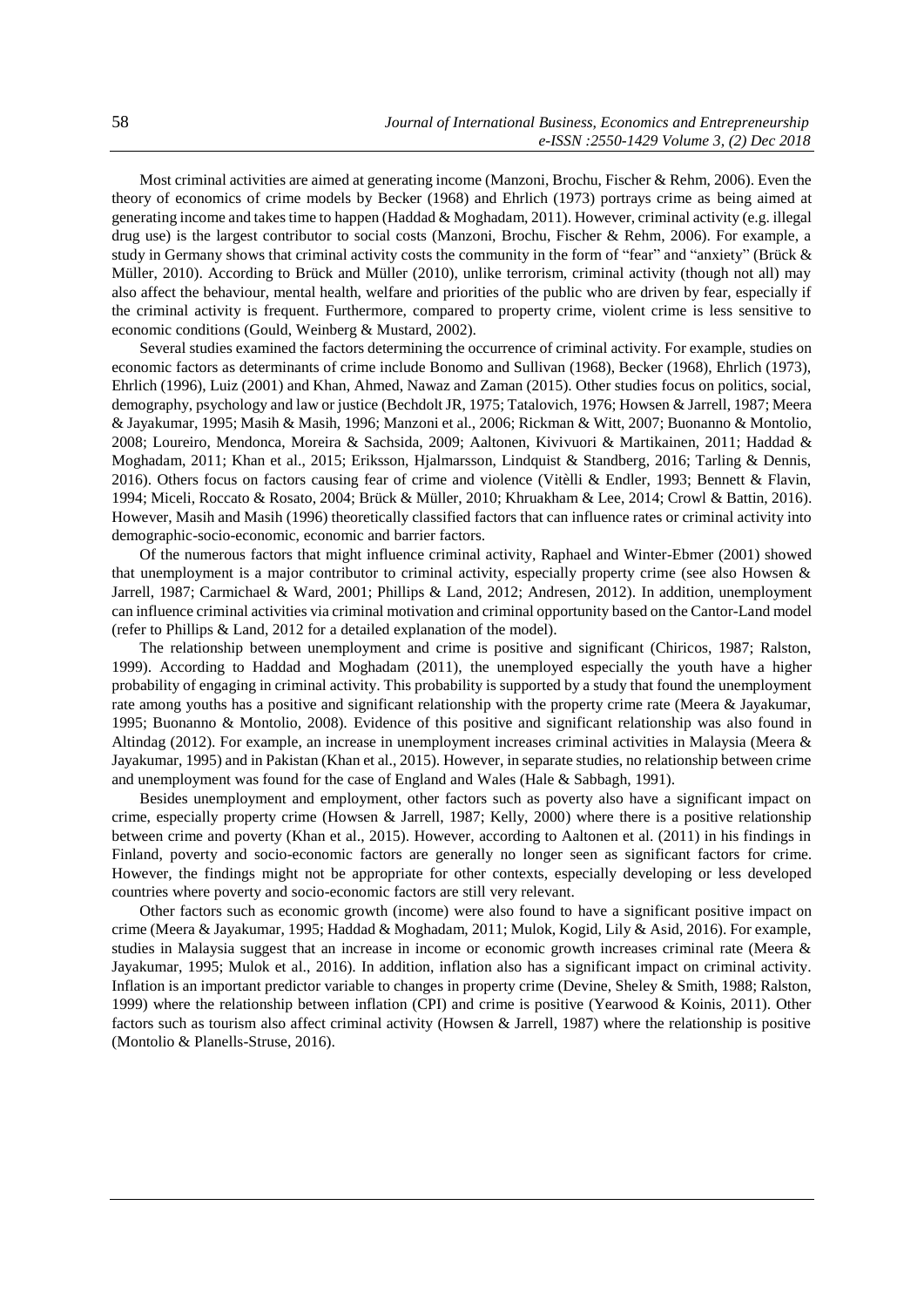## **III.Methodology**

The basic crime function used in the current study can be written as:

$$
C = f(X) \tag{1}
$$

or

$$
C_t = \alpha + \beta X_t + u_t \tag{2}
$$

where  $C_t$  is the crime rate or activities at time t;  $X_t$  is macroeconomic factors (i.e., economic growth, unemployment, poverty, population, and inflation) at time t;  $\alpha$  and  $\beta$  are unknown parameters to be estimated, and  $u_t$  is random disturbance at time t.

For empirical analysis, this study employed the ARDL bound test approach in analysing the long-run relationship between variables. The main advantage of this method is that it can be applied regardless of whether the regressors are  $I(0)$  or  $I(1)$ . In addition, this approach is suitable for time series data that might be affected by the structural change and highly capable of analysing small sample sizes and limited data (Pesaran, Shin and Smith, 2001).

Prior to cointegration analysis, unit root testing needs to be conducted to ensure no variable has a level of integration greater than one. The stationarity test in this study is conducted using the Augmented Dickey-Fuller unit root test (Dickey & Fuller, 1981). For cointegration analysis, the general ARDL model (Pesaran et al., 2001) can be written as follows:

$$
\Delta y_t = \alpha_0 + \alpha_1 y_{t-1} + \alpha_2 x_{t-1} + \sum_{i=1}^m \beta_i \Delta y_{t-i} + \sum_{j=0}^m \gamma_j \Delta x_{t-j} + u_t
$$
\n(3)

where  $\alpha_0$  is constant and  $u_t$  is white noise disturbance error. Two separate statistics can be used to test the existence of long-run relationship: the *F*-test for  $H_0: \alpha_1 = \alpha_2 = 0$  and *t*-test for  $H_0: \alpha_1 = 0$  in equation (3). However, the cointegration analysis in this study will adopt the F-test approach. Two borders asymptotic critical values given for cointegration test when independent variables are  $I(d)$  (where  $0 \leq d \leq 1$ ): lower critical value when the regressor is assumed to be  $I(0)$  and upper critical value when the regressor is assumed to be exactly  $I(1)$ . If the test statistic is greater than the upper critical value, it can be concluded that a cointegration relationship exists between the variables. If the test statistic is less than the lower critical value, then the null hypothesis of no cointegration cannot be rejected. The existence of cointegration test results cannot be determined (or inconclusive) if the test statistic is between the lower and upper critical values. In addition, the long-run ARDL regression equation in general form can be written as

$$
y_t = \alpha + \sum_{i=1}^p \beta_i y_{t-i} + \sum_{i=0}^q \gamma_i x_{t-i} + \varepsilon_t
$$
\n<sup>(4)</sup>

Further analysis on the causal relations was tested using the Toda-Yamamoto approach (Toda & Yamamoto, 1995). The approach is considered to be more competent and has greater ability for features of the cointegration process and it overcome problems relating to invalid asymptotic critical values when causality tests are conducted on a non-stationary variable series. This approach involves an estimate of VAR (*k*+*dmax*) model where *k* is the optimal lag length in the original VAR system and *dmax* is the maximum integration level for variables in the system. The approach uses a modified Wald (MWald) test for zero constraints on parameters in the VAR (*k*) model, not including the *dmax*. The Toda-Yamamoto augmented VAR causality approach in the bivariate system can be written as follows:

$$
y_t = \alpha_1 + \sum_{i=1}^{k+d_{max}} \beta_{1i} y_{t-i} + \sum_{i=1}^{k+d_{max}} \gamma_{1i} x_{t-i} + u_t
$$
\n(5)

$$
x_{t} = \alpha_{2} + \sum_{i=1}^{k+d} \beta_{2i} y_{t-i} + \sum_{i=1}^{k+d} \gamma_{2i} x_{t-i} + v_{t}
$$
(6)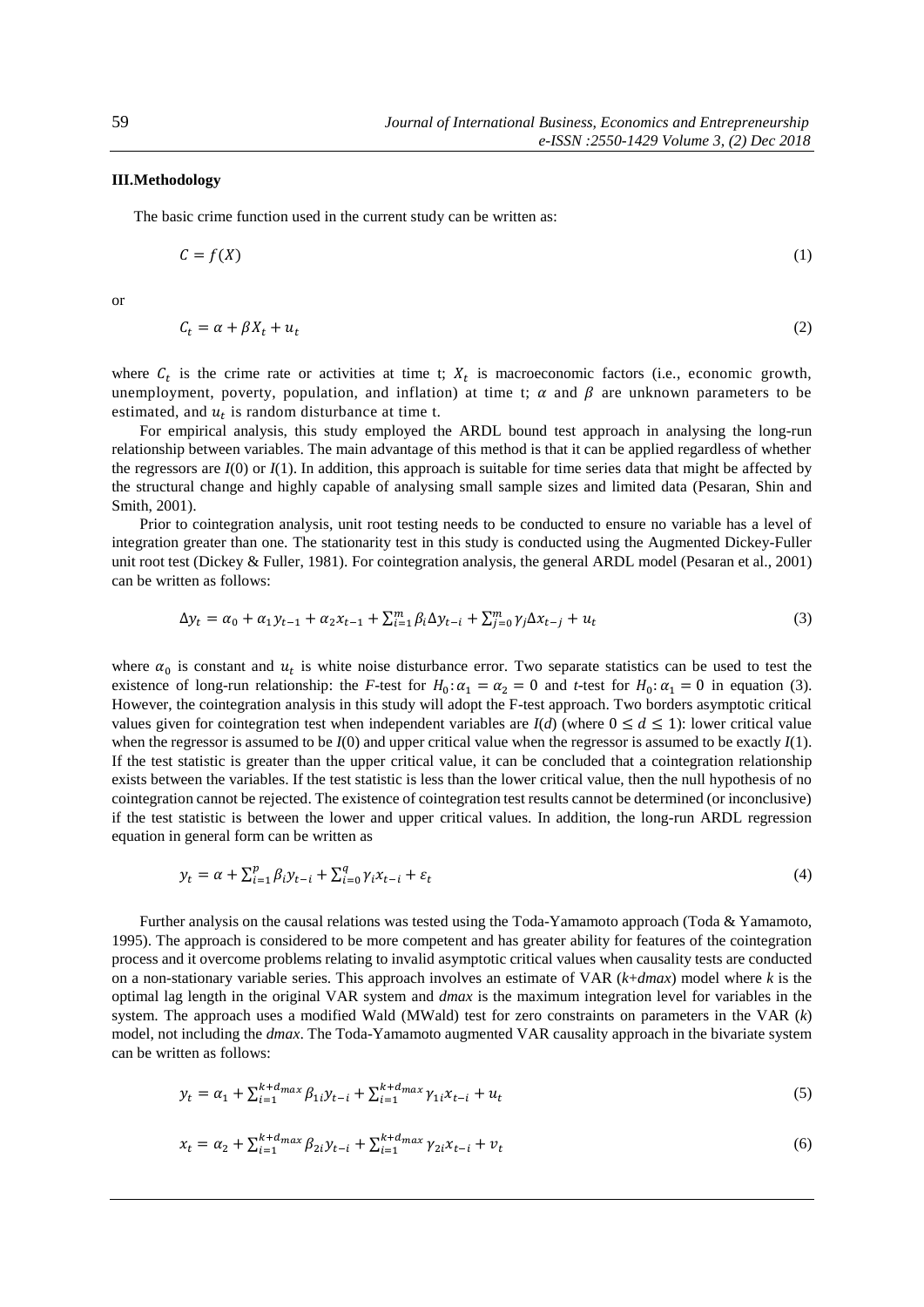where, α is constant, β and γ are unknown parameters, *k* is the optimal lag length and *d* is the maximum integration level of variable series in the system. Meanwhile, the *u* and *v* are white noise error terms. The lag length *k* is initially selected based on the lowest value of Schwarz Information Criterion (SIC). Later, more lags are added depending on the highest order of integration (*d*) for the variable series *yt* and *xt*. The significance test is carried out on the parameters in the VAR system only up to  $(k)$  lag(s), not including the additional  $(d)$  lag in determining the causal relationship between *yt* and *xt* in the VAR system. The  $x_t$  causes  $y_t$  if joint test of all the  $\gamma_{1j}$  in equation (5) is significant regardless of  $\beta_{2i}$  in equation (6). On the other hand,  $y_t$  causes  $x_t$  if joint test of all the  $\beta_{2i}$  in equation (6) is significant regardless of  $\gamma_{1j}$  in equation (5). Bidirectional causality exists between  $y_t$  and  $x_t$  if joint test for both  $\gamma_{1i}$  and  $\beta_{2i}$  are significant.

The analysis involves the use of annual data from 1980 to 2013 which consists of 34 observations based on data availability (limited data available for poverty and crime). Data for total crime (index) as a proxy for crime activities (CR), real GDP (RGDP), total population (POP), poverty rate (POV), inflation rate (IN) and unemployment rate (UN) were obtained from multiple sources, the Royal Malaysia Police (PDRM), the Department of Statistics, Malaysia and Thomson Datastream. All variables are then transformed into logarithmic form (L). It is also worth noting that some of the observations for particular years are not available or missing especially the criminal activities and poverty rate. As an alternative solution to the missing data, we employed the well-established and robust mathematic and statistical technique to fill up the missing data using linear interpolation.

#### **IV. Empirical Results**

Comparing the trend movements of criminal variables with macroeconomic factors as shown in Fig. 1, there are three possible outcomes. First, the trend movements of the real output (LRGDP) and the population (LPOP) are seen to be parallel to the trend of crime activities (LCR) movement which shows an increasing trend. Second, the trend movements of the poverty rate (LPOV), unemployment rate (LUN) and inflation rate (LIN) are contrary to the LCR movement where the LCR trend shows an increase, whereas the trend for LPOV, LIN and LUN show a decline. However, the trend movements of LUN and LIN are quite volatile showing a significant fluctuation over the period. Third, there are significant structural changes or fall (increase) of trends in certain years. However, these changes are seen to be more temporary. This study assumes that such changes have no significant (though there is only marginal) effect on the relationship between LCR and macroeconomic factors. Hence, the role and influence of the structural changes are not to be emphasised in this study.



Figure 1: Crime and Macroeconomic Factors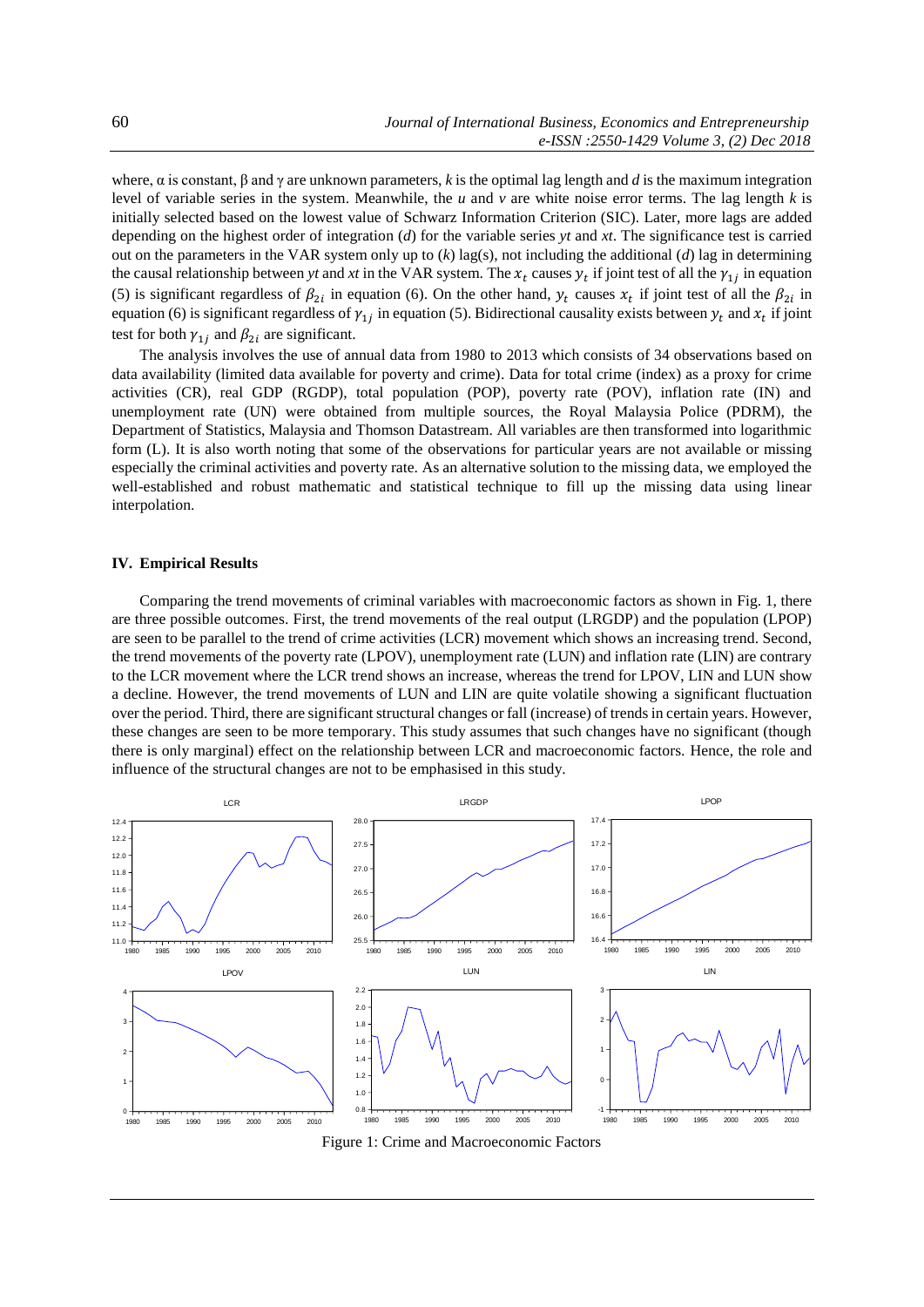The mean distribution of each variable is shown in Table 4. The LRGDP variable has the highest mean value followed by the LCR which are 26.71 and 11.65 respectively. Meanwhile, LIN and LUN have the lowest means which are 0.90 and 1.35 respectively. However, this statistic only shows the mean distribution of the individual variable and not a comparison of means between the variables. In addition, all variables have a small standard deviation between 0.24 to 0.84. Skewness values are also low and almost all negative (except LUN) between - 0.68 to -0.13. The kurtosis value for each variable was relatively small and less than 3.0 except LIN where the kurtosis value was slightly larger than 3.0. Meanwhile, the assumption of normality for all variables is fulfilled and reflects that all variables are normally distributed. Unit root tests indicate that LIN and LPOP are stationary at level or have an order of integration of *I*(0). While other variables are stationary at the first difference or have an order of integration equal to *I*(1). Therefore, there is a difference in the order of integration between variables. This implies the importance of using a suitable model or method of analysis such as the ARDL model in analysing the relationships between variables that have a different order of integration.

|                           | <b>LCR</b> | LIN      | <b>LPOP</b> | <b>LPOV</b> | <b>LRGDP</b> | LUN   |
|---------------------------|------------|----------|-------------|-------------|--------------|-------|
| Mean                      | 11.648     | 0.904    | 16.865      | 2.133       | 26.707       | 1.354 |
| <b>Standard Deviation</b> | 0.384      | 0.724    | 0.239       | 0.844       | 0.588        | 0.298 |
| Skewness                  | $-0.132$   | $-0.684$ | $-0.172$    | $-0.292$    | $-0.205$     | 0.794 |
| Kurtosis                  | 1.508      | 3.123    | 1.753       | 2.407       | 1.690        | 2.725 |
| Jarque-Bera Statistic     | 3.251      | 2.670    | 2.370       | 0.980       | 2.668        | 3.676 |
| ADF                       | I(1)       | I(0)     | I(0)        | I(1)        | I(1)         | I(1)  |

Table 4: Summary Descriptive Statistics

Out of 2,048 models that have been estimated using an automated selection procedure based on the Schwarz Information Criterion (SIC) value, the best model chosen based on the minimum value of SIC is ARDL (1, 2, 0, 2, 2, 0). A total of 20 best ARDL models based on the lowest SIC values are shown in Fig. 2. The result of the cointegration test based on ARDL bound test as in Table 5 shows that there exists a cointegration or long-run equilibrium relationship between criminal activities and other economic factors. This is shown by the F-statistic value greater than the upper bound critical value at 1% significance level which is  $6.36 > 4.15$ . This illustrates that criminal variables and macroeconomic factors tend to co-move towards long-run equilibrium. Meanwhile, the associated long-run coefficients are shown in Table 6.

#### Schwarz Criteria (top 20 models)

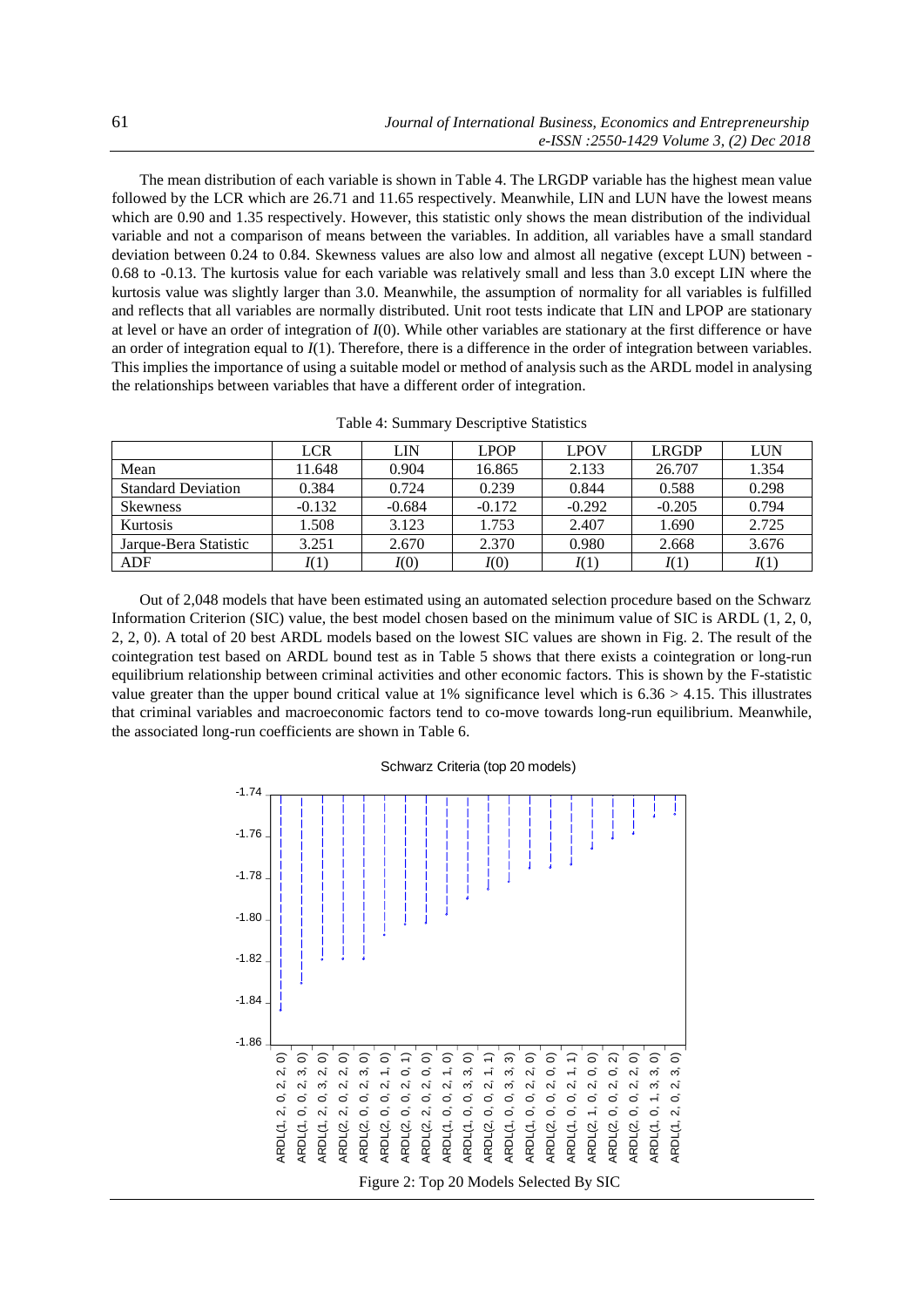| <i>F</i> -Statistic    | <b>Critical Value Bounds</b> |       |       |                                   |                 |       |
|------------------------|------------------------------|-------|-------|-----------------------------------|-----------------|-------|
|                        |                              | I(0)  |       |                                   | I(1)            |       |
| $6.360***$             | 10%                          | 5%    | $1\%$ | 10%                               | 5%              | 1%    |
|                        | 2.08                         | 2.39  | 3.06  | 3.00                              | 3.38            | 4.15  |
| <b>Diagnostic Test</b> | Jarque-Bera Statistic        |       |       | $\chi_{\mathit{SC}}^{\mathit{z}}$ | $\chi^2_{ARCH}$ |       |
|                        |                              | 1.489 |       | 2.103                             |                 | 1.598 |

Table 5: ARDL Bound Test

*Notes*: \*\*\* denote rejection at 1% significance level. JB indicate Jarque-Bera statistic for normality test, SC indicate Breusch-Godfrey Serial Correlation test, and ARCH indicate heteroscedasticity test using Engle's ARCH test.

From Table 6, almost all variables except unemployment (LUN) have a significant relationship and significant impact on the criminal variable (LCR) in the long-run. The real output (LRGDP) and poverty rate (LPOV) have a positive impact on the criminal activities but have negative effects on the inflation rate (LIN) and population (LPOP). The estimated results also indicate that LPOP and LRGDP variables have a greater impact on the LCR of -12.04 and 6.86 respectively. In other words, a 1% increase in population will reduce crime activities by 12.04% and 1% increase in total real output will increase the criminal activities by 6.86%. While a 1% increase in poverty and inflation rates increased and reduced crime activities by 1.23% and 0.30% respectively. The relationship between the unemployment rate and criminal activities was negative but not significant.

Table 6: ARDL Long-Run Regression

| <b>Dependent Variable: LCR</b> |             |                       |  |  |  |
|--------------------------------|-------------|-----------------------|--|--|--|
| <b>Variable</b>                | Coefficient | <b>Standard Error</b> |  |  |  |
| Constant                       | 29.978      | 26.436                |  |  |  |
| <b>LRGDP</b>                   | $6.864**$   | 2.816                 |  |  |  |
| LIN                            | $-0.304**$  | 0.136                 |  |  |  |
| <b>LPOP</b>                    | $-12.040**$ | 5.483                 |  |  |  |
| <b>LPOV</b>                    | $1.226*$    | 0.640                 |  |  |  |
| LUN                            | $-0.015$    | 0.432                 |  |  |  |

*Notes*: \*\*\*, \*\* and \* denote rejection at 1%, 5% and 10% significance levels respectively.

The Granger non-causality test results based on the Toda-Yamamoto Augmented VAR approach suggest that only population (LPOP) has a significant impact on criminal activities in the short-run. Population does Granger cause criminal activities as shown by a significant Wald-statistic,  $\chi^2$  at the 5% level. While the diagnostic test shows the model is free from the autocorrelation and heteroscedasticity problems and is normally distributed as shown in Table 7.

Table 7: Toda-Yamamoto Augmented VAR (*k* = 2, *dmax* = 1)

| <b>Dependent Variable: LCR</b> |                       |                     |                 |  |  |
|--------------------------------|-----------------------|---------------------|-----------------|--|--|
| <b>Null Hypothesis</b>         |                       | $\chi^2$ -Statistic |                 |  |  |
| $LRGDP \nRightarrow LCR$       |                       | 3.809               |                 |  |  |
| $LPOV \nRightarrow LCR$        |                       | 0.838               |                 |  |  |
| $LPOP \nRightarrow LCR$        |                       | $8.570**$           |                 |  |  |
| $LIN \nRightarrow LCR$         |                       | 0.017               |                 |  |  |
| $LUN \nRightarrow LCR$         |                       | 0.096               |                 |  |  |
|                                | Jarque-Bera Statistic | $\chi^2_{SC}$       | $\chi^2_{ARCH}$ |  |  |
| <b>Diagnostic Test</b>         | 0.233                 | 1.678               | 2.314           |  |  |

*Notes*: \*\* denote rejection at 5% significance level. ∌denotes 'does not Granger cause'.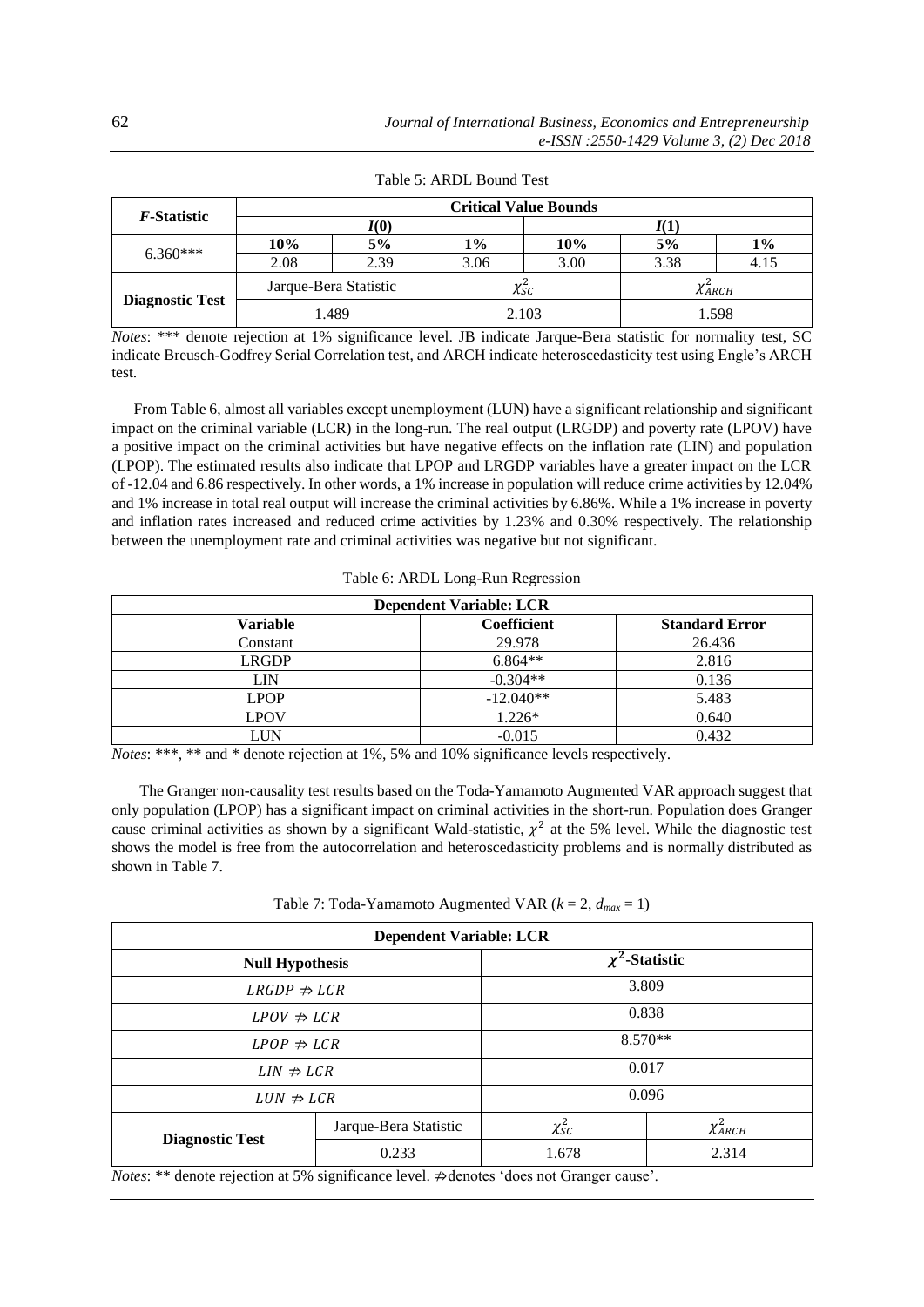## **V. Findings and Discussion**

As the focus of this research paper is to discuss the relationship between criminal activities and some macroeconomic factors that contribute to the incidence of criminal activities in Malaysia, it is preferable if the relationship and the effect of these macroeconomic factors on criminal activities are discussed further. Some macroeconomic variables may have relatively 'unique' relationships with criminal activities that can challenge one's understanding of the issue. This study examines the relationship between macroeconomic variables and criminal activities, especially those that are deviated from theory or diverged from 'normal' relationships.

The empirical findings from the estimation of the criminal model show that the criminal activities have a significant relationship with the real output (LRGDP), the poverty rate (LPOV), inflation rate (POP) and population (LPOP). While the rate of poverty has a positive relationship with the criminal activities as expected, other variables have a 'unique' and unexpected relationship with criminal activities.

The positive relationship between criminal activities and poverty rate is in line with the findings from previous studies such as Khan et al. (2015). The higher the poverty rate, the higher the possibility of criminal activities. This situation can be explained easily. This is because those who are plagued by poverty usually live underprivileged and are trying to survive. They are likely to be involved in criminal activities such as stealing, robbing, snatching and possibly killing.

For relationship between criminal activities and real output growth, the empirical finding shows that an increase in economic growth is likely to result in an increase in criminal activities. This can be explained easily if these interpretations take into account the views of economists who tend to argue that better economic times increase crimes. Economic prosperity means more people can afford to buy valuable things which offer opportunities for crime such as stealing, robbing and house-breaking. There is also a higher demand for drugs and alcohol, and the violence that often accompanies their consumption (Mulok et al. 2016). The significant positive impact of economic growth on criminal activities in the current study supports the findings of Haddad and Moghadam (2011) and Mulok et al. (2016).

The empirical finding also shows that an increase in population size reduces the criminal activities. The current result contradicts the findings of Nolan III (2004) and Chamlin and Cochran (2004). The negative relationships may be explained through situations where an increase in population size may be dominated by an increase in the number of elderly people who were previously actively involved in criminal activities being less active and less likely to engage in criminal activities. Also, there is an increase in the number of young people or children with low self-esteem and are afraid to engage in criminal activities. The significant impact of population on crime was also supported by a Granger causality test showing that the population does Granger cause crime.

Meanwhile, the negative relationship between criminal activities and the inflation rate implying that an increase in inflation rate tends to reduce criminal activities. However, this result is contradicted with the findings from a number of empirical studies showing a positive relationship between inflation and crime such as Tang and Lean (2007), Tang (2009), Yearwood and Koinis (2011) and Tang (2011). The current study suggests that an increase in inflation rate tends to reduce criminal activities. This phenomenon may be explained by the indirect effects of an inflation rate on crime activities through economic growth. This is because the inflation rate is an 'evil' macroeconomic variable that can affect the economic growth of a country (Kogid, Asid, Mulok, Lily & Loganathan 2012) which, in turn, has an indirect effect on criminal activities.

In addition, the relationship between economic growth and criminal activities is positive (Mulok et al., 2016). Thus, the effect of an increasing inflation rate on criminal activities is indirect. This means that rising inflation rates tend to cause a fall in economic growth (output) and the downturn in economic growth tends to lead to a reduction in criminal activities due to the positive relationship between criminal activities and economic growth. This can also be explained as due to the rising cost of living; less people can afford to buy valuable things to steal. Another possibility is that the different unit of measurement of crime and inflation used in the studies by Tang (2009; 2011) and Yearwood and Koinis (2011) may lead to different effects of inflation on crime. For example, using consumer prices index (CPI) as a proxy to the inflation rate (instead of using change in CPI) may depict a different impact of inflation on crime. This is because the CPI is increasing over time if compared to change or rate in CPI (inflation rate). The same applies to crime either in the total number of crimes or rate (crime rate).

Other than the aforementioned significant variables, although the unemployment rate is regarded as a major contributor and significant factor to criminal activities (Raphael & Winter-Ebmer, 2001), the unemployment rate in the current study does not have a significant impact on crime in Malaysia. However, a number of empirical studies have showed a significant positive relationship between unemployment rate and crime including Ralston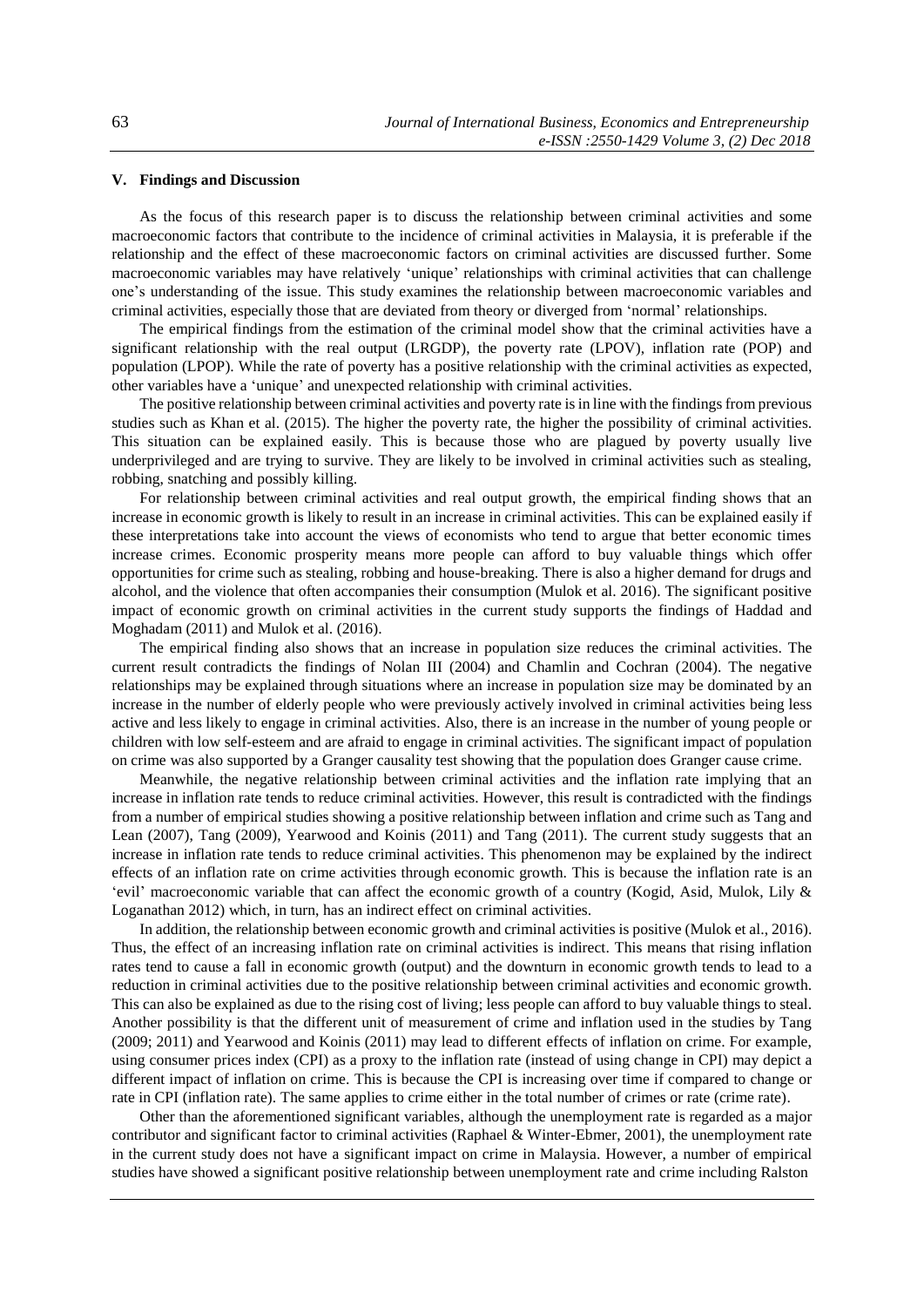(1999), Meera and Jayakumar (1995), Tang and Lean (2007), Buonanno and Montolio (2008), Tang (2009; 2011), Altindag (2012) and Khan et al. (2015).

### **VI. Conclusion**

Effective policymaking that considers factors that reduce incentives for crime should be implemented as suggested by Haddad and Moghadam (2011). In addition, Gebo and Bond (2016) suggested that social problem solving such as criminal activity through collaborative efforts from all parties may be effective even though the cooperation from all parties is not easy to achieve.

This current study examines the relationship between criminal activities (crime index) and multimacroeconomic factors such as economic growth, unemployment, poverty, population, and inflation in Malaysia. The empirical results suggest that in the long-run, economic growth, inflation, poverty and population are significant factors affecting the criminal activities in Malaysia with economic growth and poverty recorded positive effects, whereas negative effects for inflation and population. Further investigation revealed that only population Granger causes the criminal activities in the short-run. The results provide useful information for policymakers to strengthen the existing crime-related policies in order to improve safety and security while maintaining economic stability in Malaysia through the monitoring of movement of those significant variables.

In addition, government efforts to increase technical skills among the less educated population (i.e. via conventional education) especially the youth could also help increase the chances of getting a job requiring technical skills. This could reduce the unemployment rate in Malaysia further and eventually could help reduce the crime rates. Moreover, technically skilled workers can meet the demands of technology-based industries. Furthermore, one of the efforts towards becoming a high-income developed country is through the implementation of industry revolution 4.0 at the university level that can enhance the quality and technical skills of the labour force.

#### **References**

- Aaltonen, M., Kivivuori, J., & Martikainen, P. (2011). Social determinants of crime in a welfare state: Do they still matter? *Acta Sociologica*, 54(2), 161-181.
- Altindag, D.T. (2012). Crime and unemployment: evidence from Europe. *International Review of Law and Economics*, 32, 145-157.
- Andresen, M.A. (2012). Unemployment and crime: a neighborhood level panel data approach. *Social Science Research*, 41, 1615-1628.
- Bechdolt JR, B.V. (1975). Cross-sectional analyses of socioeconomic determinants of urban crime. *Review of Social Economy*, 33(2), 132-140.

Becker, G.S. (1968). Crime and punishment: An economic approach. *Journal of Political Economy*, 76, 169-217.

- Bennett, R.R., & Flavin, J.M. (1994). Determinants of fear of crime: the effect of cultural setting. *Justice Quarterly*, 11(3), 357-381.
- Bonomo,V., & Sullivan, J.J. (1968). The economic determinants of the crime rate: an econometric analysis. *Criminology*, 6(3), 41-47.
- Brück, T., & Müller, C. (2010). Comparing the determinants of concern about terrorism and crime. *Global Crime*, 11(1), 1-15.
- Buonanno, P., & Montolio, D. (2008). Identifying the socio-economic and demographic determinants of crime across Spanish provinces. *International Review of Law and Economics*, 28, 89-97.
- Carmichael, F., & Ward, R. (2001). Male unemployment and crime in England and Wales. *Economics Letters*, 73, 111-115.
- Chamlin, M.B., & Cochran, J.K. (2004). An excursus on the population size crime relationship. *Western Criminology Review*, 5(2), 119-130.
- Chiricos, G.T. (1987). Rates of crime and unemployment: an analysis of aggregate research evidence. *Social Problems*, 34(2), 187-212.
- Crowl, J.N., & Battin, J. (2017). Fear of crime and the police: exploring lifestyle and individual determinants among university students. *The Police Journal: Theory, Practice and Principles*, 90(3), 195-214.
- Department of Statistics Malaysia, DOSM (2017). *Official portal of department of statistics Malaysia*. Retrieved from www.dosm.gov.my.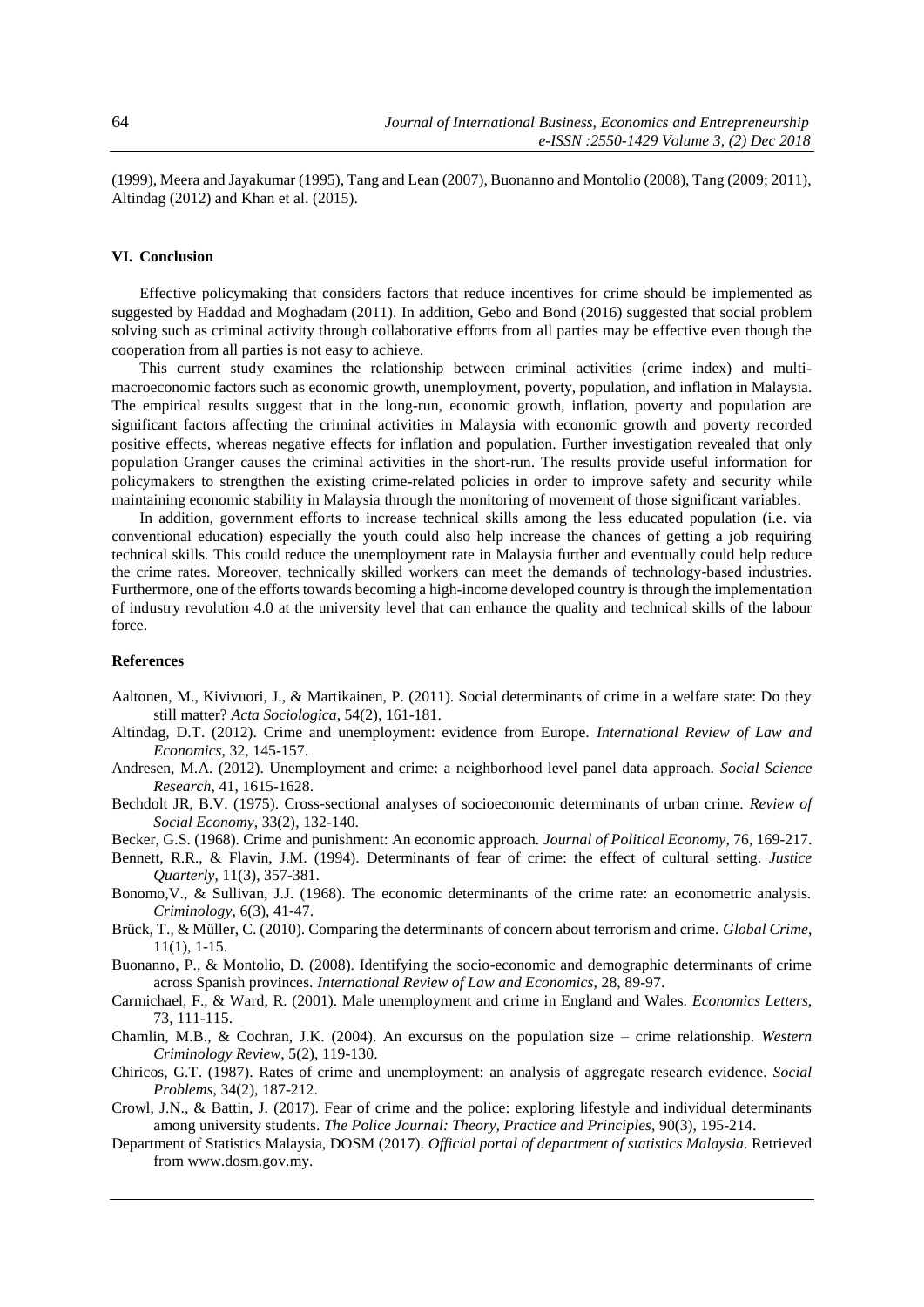- Devine, J.A., Sheley, J.F., & Smith, M.D. (1988). Macroeconomic and social-control policy influences on crimerate changes, 1948 – 1985. *American Sociological Review*, 53, 407-420.
- Dickey, D.A., & Fuller, W.A. (1981). Likelihood ratio statistics for autoregressive time series with a unit root. *Econometrica*, 49, 1057-1072.
- Ehrlich, I. (1973). Participation in illegitimate activities: a theoretical and empirical investigation. *Journal of Political Economy*, 81(3), 521-65.
- Ehrlich, I. (1996). Crime, punishment and market for offences. *The Journal of Economic Perspectives*, 10(1), 43- 67.
- Eriksson, K.H., Hjalmarsson, R., Lindquist, M.J., & Sandberg, A. (2016). The importance of family background and neighborhood effects as determinants of crime. *Journal of Population Economics*, 29, 219-262.
- Gebo, E., & Bond, B.J. (2016). Comparing determinants of effective collaboration in a comprehensive crime reduction initiative. *Journal of Policy Practice*, 15(3), 212-232.
- Gould, E.D., Weinberg, B.A., & Mustard, D.B. (2002). Crime rates and local labor market opportunities in the United States: 1979-1997. *The Review of Economics and Statistics*, 84(1), 45-61.
- Haddad, G.K., & Moghadam, H.M. (2011). The socioeconomic and demographic determinants of crime in Iran (a regional panel study). *European Journal of Law and Economics*, 32, 99-114.
- Hale, C., & Sabbagh, D. (1991). Testing the relationship between unemployment and crime: a methodological comment and empirical analysis using time series data from England and Wales. *Journal of Research in Crime and Delinquency*, 28, 400-417.
- Howsen, R.M., & Jarrell, S.B. (1987). Some determinants of property crime: economic factors influence criminal behavior but cannot completely explain the syndrom. *American Journal of Economics and Sociology*, 46(4), 445-457.
- imrohoroĝolu, A., Merlo, A., & Rupert, P. (2006). Understanding the determinants of crime. *Journal of Economics and Finance*, 30(2), 270-284.
- Kelly, M. (2000). Inequality and crime. *The Review of Economics and Statistics*, 84(1), 45-61.
- Khan, N., Ahmed, J., Nawaz, M., & Zaman, K. (2015). The socio-economic determinants of crime in Pakistan: new evidence on an old debate. *Arab Economic and Business Journal*, 10, 73-81.
- Khruakham, S., & Lee, J. (2014). Terrorism and other determinants of fear of crime in the Philippines. *International Journal of Police Science and Management*, 16(1), 1-15.
- Kogid, M., Asid, R., Mulok, D., Lily, J., & Loganathan, N. (2012). Inflation-unemployment trade-off relationship in Malaysia. *Asian Journal of Business and Management Sciences*, 1(1), 100-108.
- Loureiro, P.R.A., de Mendonca, M.J.C., Moreira, T.B.S., & Sachsida, A. (2009). Crime, economic conditions, social interactions and family heritage. *International Review of Law and Economics*, 29, 202-209.
- Luiz, J.M. (2001). Temporal association, the dynamics of crime, and their economic determinants: a time series econometric model of South Africa. *Social Indicators Research*, 53, 33-61.
- Manzoni, P., Brochu, S., Fischer, B., & Rehm, J. (2006). Determinants of property crime along illicit opiate users outside of treatment across Canada. *Deviant Behavior*, 27(3), 351-376.
- Masih, A.M.M., & Masih, R. (1996). Temporal causality and the dynamics of different categories of crime and their socio-economic determinants: evidence from Australia. *Applied Economics*, 28, 1093-1104.
- Meera, A.K., & Jayakumar, M.D. (1995). Determinants of crime in a developing country: a regression model. *Applied Economics*, 27(5), 455-460.
- Miceli, R., Roccato, M., & Rosato, R. (2004). Fear of crime in Italy: spread and determinants. *Environment and Behavior*, 36(6), 776-789.
- Montolio, D., & Planells-Struse, S. (2016). Does tourism boost criminal activity? Evidence from a top touristic country. *Crime & Delinquency*, 62(12), 1597-1623.
- Mulok, D., Kogid, M., Lily, J., & Asid, R. (2016). The relationship between crime and economic growth in Malaysia: re-examine using bound test approach. *Malaysian Journal of Business and Economics*, 3(1), 15- 26.
- Nolan III, J.J. (2004). Establishing the statistical relationship between population size and UCR crime rate: its impact and implications. *Journal of Criminal Justice*, 32, 547-555.
- Numbeo (2018a). *Crime index for country 2018*. Retrieved from www.numbeo.com/crime.
- Numbeo (2018b). *Asia: crime index by country 2018*. Retrieved from www.numbeo.com/crime.
- Numbeo (2018c). *South-Eastern Asia: crime index by country 2018*. Retrieved from www.numbeo.com/crime.
- Pesaran, M.H., Shin, Y., & Smith, R.J. (2001). Bounds testing approaches to the analysis of level relationships. *Journal of Applied Econometrics*, *16*, 289–326.
- Phillips, J., & Land, K.C. (2012). The link between unemployment and crime rate fluctuations: an analysis at the county, state, and national levels. *Social Science Research*, 41, 681-694.